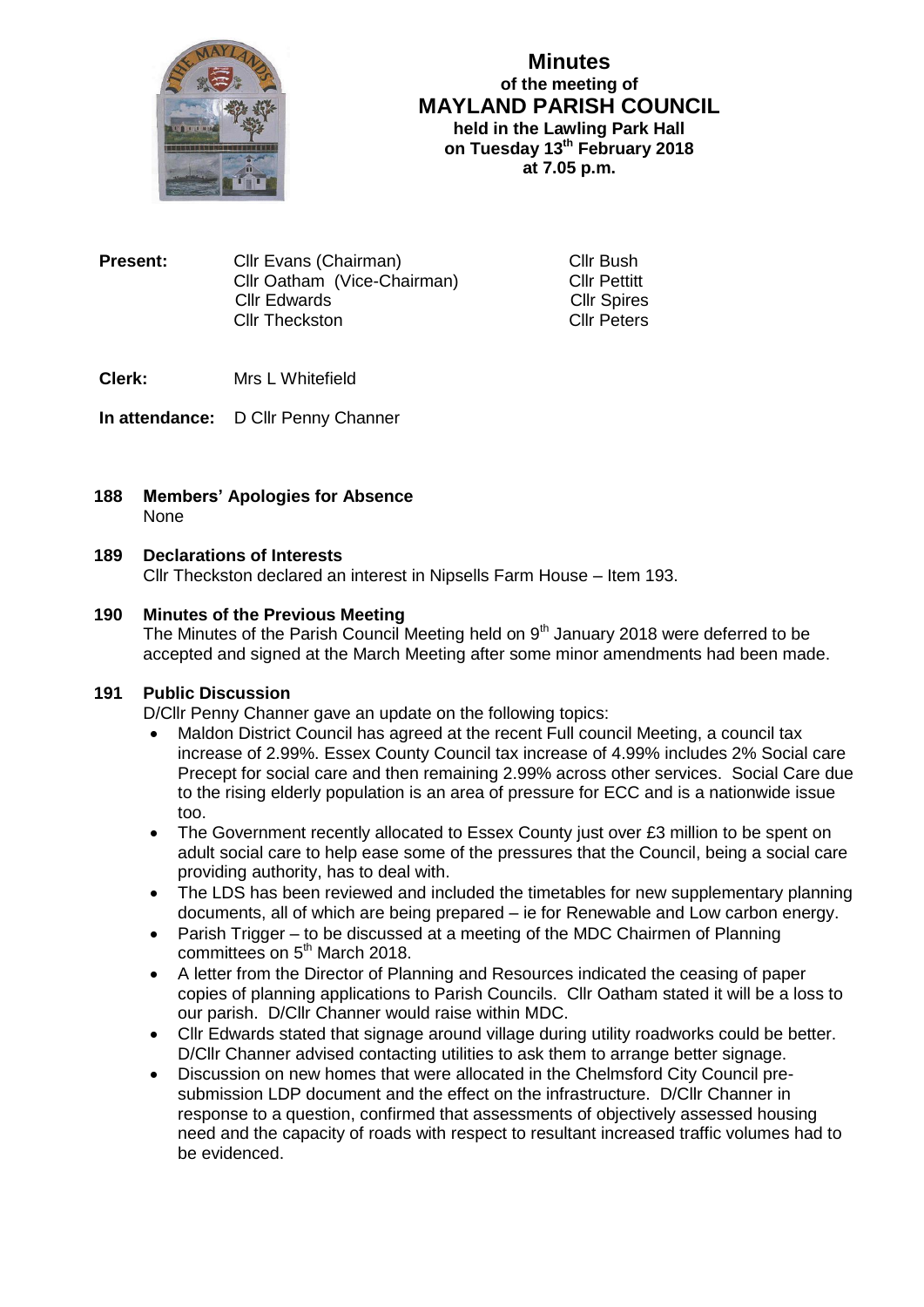### **192 Councillor Vacancy**

The only application received was found to be unsuitable as has not lived in the village for the required length of time. Cllr Oatham has had an enquiry which he will follow up. Clerk to find out if the Maldon and Burnham paper is able to offer a free advert.

### **193 Planning**

The following applications were considered and comment to the Planning Authority agreed: -

### **HOUSE/MAL/18/00052**

Dismantling of existing conservatory and build a single story extension at Ashmead, Mayland Close, Mayland, Essex

All Agreed – There were no objections to this application.

The following decisions made by the local Planning Authority were noted:-

### **HOUSE/MAL/17/01267**

First Floor extension to existing bungalow to create bedroom space 6 Katonia Avenue, Mayland, Essex **REFUSE**

# **FUL/MAL/17/01289**

Erection of 2No. 3 bedroom dwelling to replace existing dwelling 33 Princes Avenue, Mayland, Essex **REFUSE**

### **RES/MAL/16/01472**

 Land at Junction of Steeple Road and Mill Road, Mayland, Essex Appeal against Maldon District Council's Decision to refuse planning permission

#### **NIPSELLS FARM HOUSE**

 Discussion on the loss of trees at this property. D/Cllr Helm previously informed that there are no TPO's on these trees so owners within their rights to take them down.

## **194 Finance**

Councillors received a list of all payments and receipts. The approved payments and receipts are listed below: -

#### **TRANSFERS**

| <b>Date</b>     | <b>From</b>                         | To                                       | £         |
|-----------------|-------------------------------------|------------------------------------------|-----------|
| $10$ -Jan- $18$ | <b>Community Account</b>            | Deposit Account                          | 20,000.00 |
|                 |                                     |                                          | 20,000.00 |
| <b>PAYMENTS</b> |                                     |                                          |           |
| <b>Date</b>     | Payee                               | Service/supply                           | £ Gross   |
| 09-Jan-18       | Mrs J Evans                         | Petty Cash                               | 150.00    |
| 09-Jan-18       | Mrs L Whitefield                    | Chairmans gifts of M&S Vouchers x 3      | 45.00     |
| 13-Feb-18       | <b>Strictly Tables &amp; Chairs</b> | 120 new Green chairs for hall & Trolley  | 2,709.54  |
| 13-Feb-18       | Direct Office Supply                | Office desk and chair                    | 320.88    |
| 13-Feb-18       | Office IS Ltd                       | <b>Office Stationary</b>                 | 60.08     |
| 13-Feb-18       | Mallorn Ltd                         | New Web site                             | 450.00    |
| 13-Feb-18       | <b>EALC</b>                         | Training course for L Whitefield 27/2/18 | 100.00    |
| 13-Feb-18       | <b>Essex Ecology Services</b>       | Management report for MNR                | 600.00    |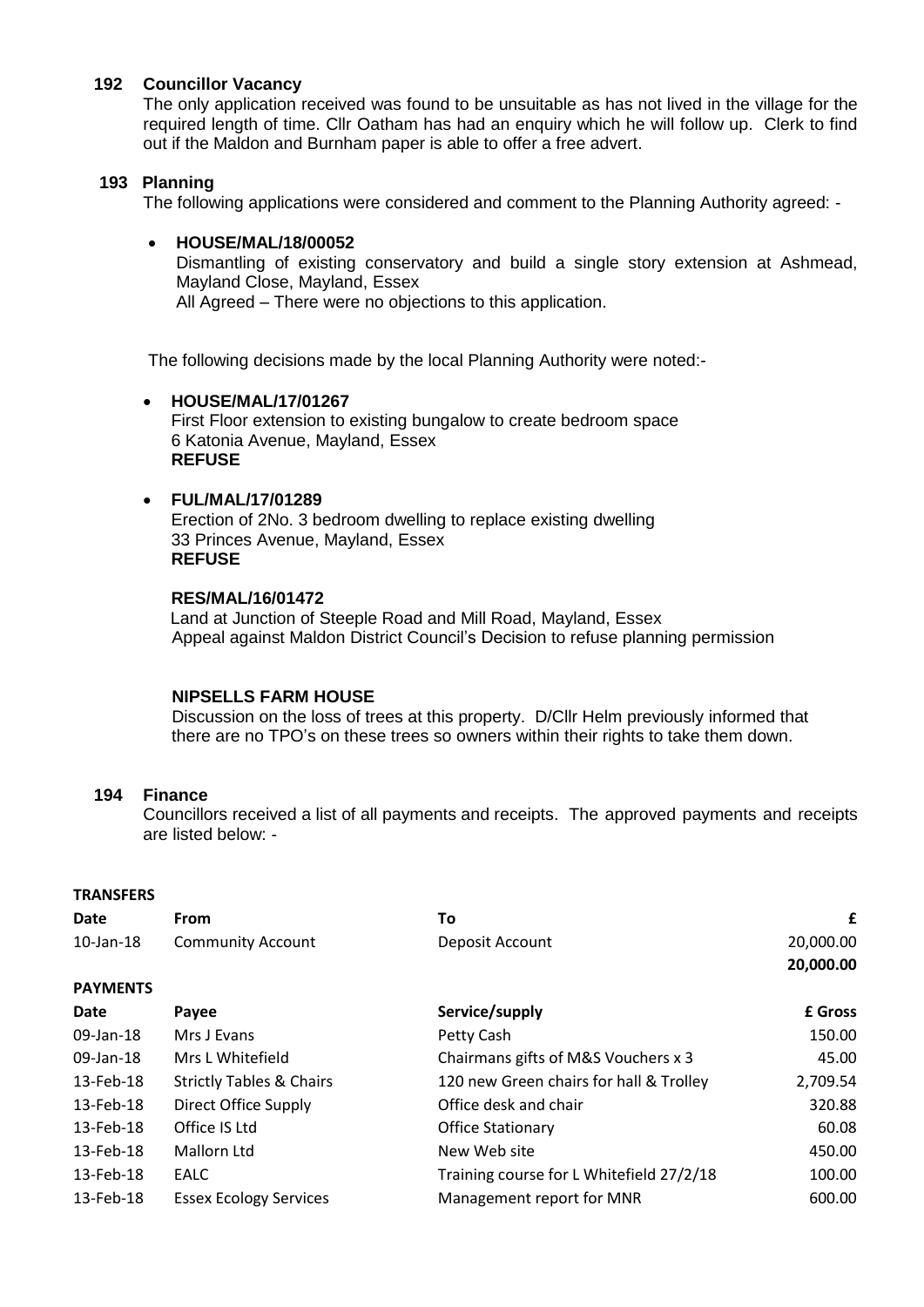| 13-Feb-18 | Mrs L Whitefield               | Key Cabinet for office                       | 23.99    |
|-----------|--------------------------------|----------------------------------------------|----------|
| 13-Feb-18 | A & J Lighting solutions       | Replacement bulb for light by field entrance | 142.56   |
| 13-Feb-18 | <b>Essex Wildlife Trust</b>    | Annual Membership                            | 40.00    |
| 13-Feb-18 | Mrs L Whitefield               | Voipfone Top up and fee                      | 12.40    |
| 13-Feb-18 | Mrs L Whitefield               | Chairmans gifts of M&S Vouchers x 1          | 15.00    |
| 13-Feb-18 | Yvonne Lane                    | Deposit Refund for hall hire 27/1/18         | 50.00    |
| 13-Feb-18 | A & J Lighting solutions       | Replacement control gear assembly            | 155.58   |
| 13-Feb-18 | <b>MPC Staff</b>               | <b>Staff Wages</b>                           | 1,650.49 |
| 13-Feb-18 | <b>Maldon District Council</b> | Park Ranger Services December                | 220.32   |
|           |                                |                                              | 6,745.84 |

#### **RECEIPTS**

| $10$ -Jan- $18$ | D Down                     | Hall Hire 19/12, 5/1                         | 16.00  |
|-----------------|----------------------------|----------------------------------------------|--------|
| $10$ -Jan- $18$ | S. Walsh (Pilates)         | Hall Hire 8/1 - 9/2                          | 120.00 |
| 18-Jan-18       | D Down                     | Hall Hire 9/1, 12/1                          | 16.00  |
| 26-Jan-18       | <b>Mayland Youth Group</b> | Hall Hire Jan - March 2018 Inv (MYG 12-1-18) | 160.00 |
| 26-Jan-18       | Netball hire               | Court hire 23/1/18                           | 3.00   |
| 26-Jan-18       | Inside Out Dance class     | Deposit £50 and Fees £130                    | 180.00 |
| 26-Jan-18       | Emma (Zumba)               | Hall Hire Fees 16 hrs @£8 + £10 Key deposit  | 138.00 |
| 26-Jan-18       | D. Down                    | Hall Hire 16/1, 19/1                         | 16.00  |
| 06-Feb-18       | D. Down                    | Hall Hire 23/26/30 Jan, 2 Feb                | 32.00  |
| 06-Feb-18       | Inside Out Dance class     | Key Deposit                                  | 10.00  |
| 06-Feb-18       | Nicola White               | Hall Hire and Deposit 27/10/18               | 90.00  |
|                 |                            |                                              | 781.00 |

# **PETTY CASH**  12-Jan-18 J. Massenhove Voip fone payment for January 2.40 20-Jan-18 WH Smiths 2 x Magazine Files 8.00 29-Jan-18 Timpson 3 x Key cut 10.00

Councillors received a list of all payments and receipts for February.

Cllr Oatham not happy with two invoices from A & J Lighting. A new contractor to be sourced.

Cllr Evans signed the cheques and Cllr Pettitt signed the bank statements and reconciliations. Verification of the bank reconciliations was noted**.** 

Discussion regarding a new cleaner to clean the hall twice a week at a cost of £25 per week. Cllr Oatham proposed accepting this cost and Cllr Evans seconded it.

#### **195 Clerk's Report**

Each Councillor has received an update on matters from the previous meeting.

- **196 Lawling Park Committee** *including Bakersfield, Lawling Playing Field & Dog Walk Area* Councillors noted receipt of the draft minutes from the January LPC meeting.
	- Cllr Spires expressed concern over hirers having keys to the hall. He would like a system where keys are not required. Cllrs Oatham and Bush will look into a door entry system. Cllr Edwards suggested we look at insurance requirements.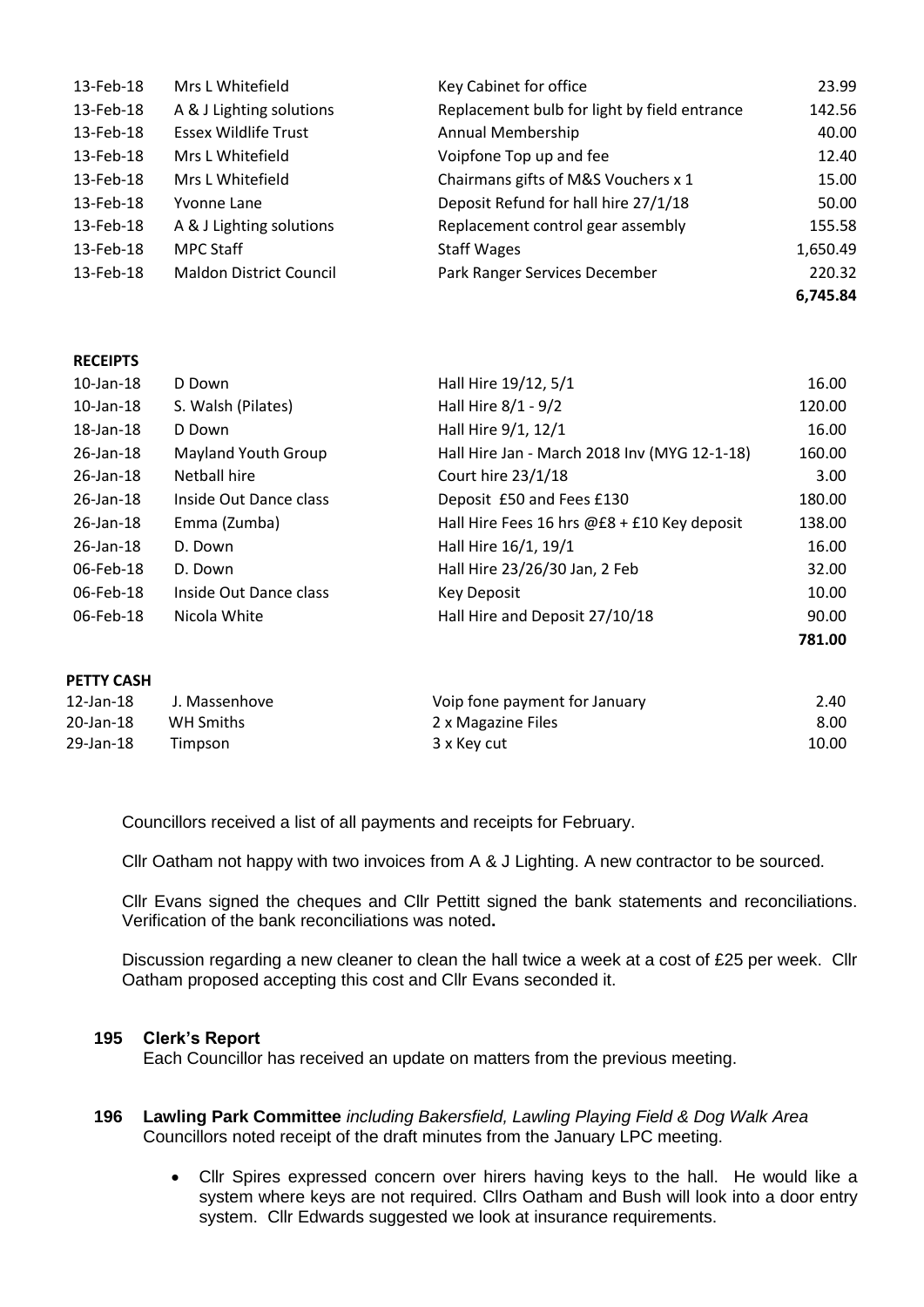- Discussion on a new sign in the wood clearing at Bakersfield to recognise Richard Pope. It was decided to call this area POPE WAY. Clerk to obtain quote for this sign. Clerk to send a letter to Mrs. Pope to advise of this decision as Richard is seriously ill in hospital.
- Ken Sibthorpe has passed away and it was suggested by the council that a Thank you message be put in the Mayland Mayl to recognise his work within the village. Clerk to contact Mayland Mayl to arrange this.

*Cllr Pettitt left the meeting at 9pm*

 Discussion regarding storage within the Lawling Hall. It was decided that no storage facility exists for the dance class mirrors and no banner would be allowed on the outside of the hall. Clerk to inform hirer.

#### **197 Neighbourhood Plan Committee**

Councillors noted receipt of the draft minutes from the February NP meeting.

Cllr Spires explained about the stand at the Village Fete. Details to be finalised at NP meeting. Form obtained from Fete committee. Cllr Oatham suggested that all councillors receive copies of all minutes even if they are not part of these committees.

### **198 Highways**

 A letter was read out about the TrueCam scheme for the village. It was agreed that speed cameras were not the answer and would not be requested for the village.

## **199 Parks & Open Spaces**

- Mayland Nature Reserve needs to be maintained under new report. Could ask BTCV volunteers to assist in this project. To give a copy of the maintenance plan to Garwoods to provide a quote.
- Football club there are some large holes on the pitches from where the goals are positioned. It was suggested that we give the Football club an ultimatum that until the holes are filled and the contract is signed, that no more games could be played. Clerk to invite them to the next LPC meeting in March to discuss these issues.
- It was resolved to accept the quotation from Garwoods for the pitch marking on a fortnightly basis. Clerk to contact Garwoods to accept this quote.
- Nipsells Chase/Sea view parade the pathway is restricted. It should be 4 metres wide but it is now much narrower. Clerk to contact ECC highways to advise of this. Signage needs to be added to advice of Public footpath.
- Coastal path signage Mayland has been ignored in the recent Courier magazine. Clerk to contact MDC to find out the reason for this. To enquire about a sign at St Peters Way. Clerk to contact ECC to find out who is responsible. Cllr Edwards to make some enquiries.

### **200 Village Environment**

Discussion on litter being left in the layby on Steeple Road. Cllr Edwards to speak with owner of kebab van to find out if a litter bin can be purchased. Clerk to ask ECC if a litter bin can be placed there.

#### **201 Footpaths**

Discussion on the condition of the paths and roads in Bakersfield. Cllr Oatham had asked Garry Bott to assess but it is too big a job for him. Clerk to contact Ringways to give advice.